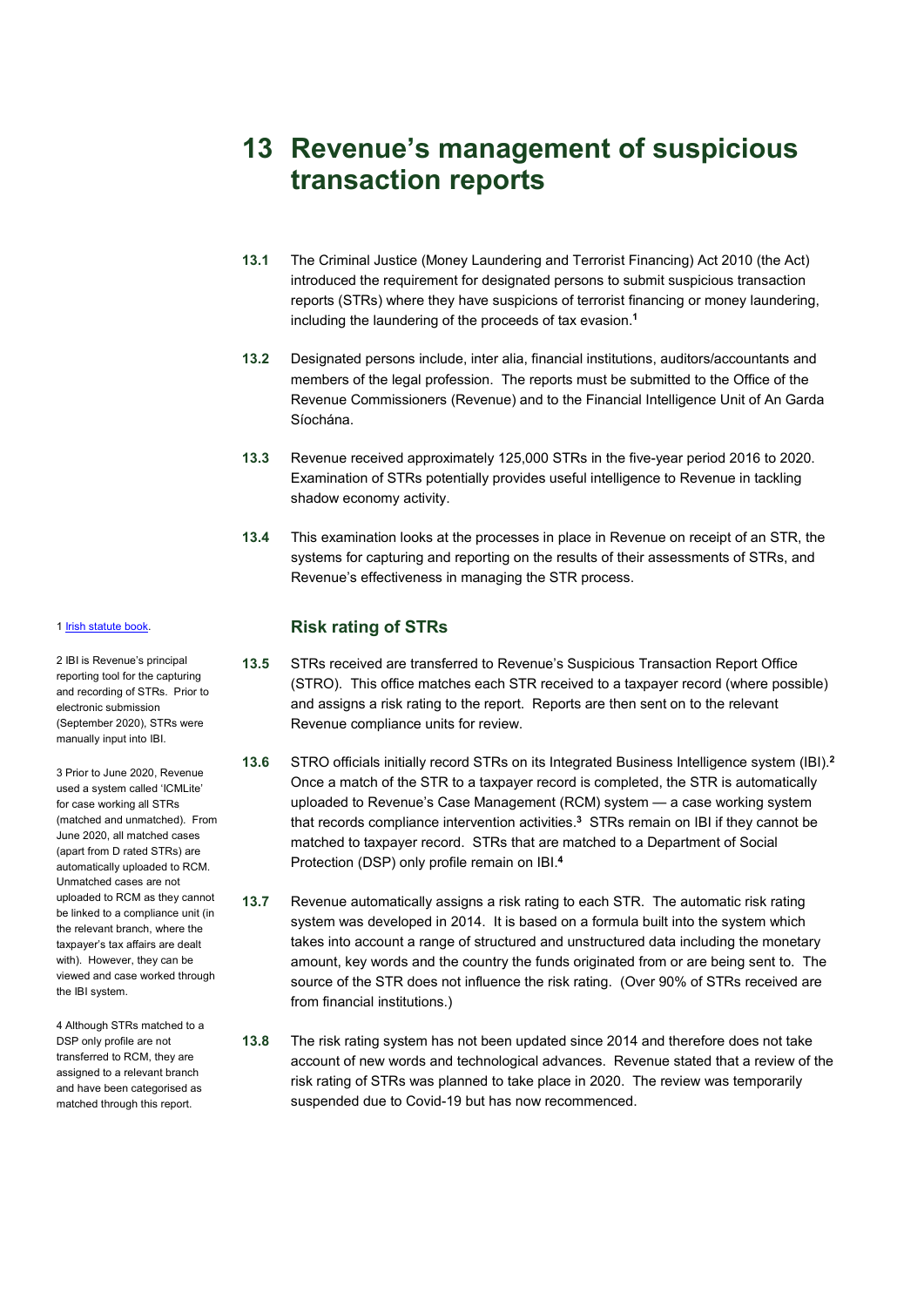- **13.9** Risk rating occurs at a number of levels. STRO officials manually review all STRs and may amend the system-generated rating if they feel the rating is too low or too high. This examination compared the automatic rating assigned by the system against the rating assessed by the STRO. This found that the STRO had revised the rating of 8,552 STRs (7%). The revisions were relatively evenly divided, with just over half of cases having the risk rating increased and just under half having the risk rating reduced.
- **13.10** The final rating applied to each of the 124,988 STRs received in the period 2016 2020 is set out in Figure 13.1.



**Figure 13.1 Suspicious transaction report ratings, 2016 to 2020** 

- Source: Revenue Commissioners. Analysis by the Office of the Comptroller and Auditor General. Notes: a Two STRs have no rating.
	- b In addition, there were 81 STRs received in hard copy that had not been manually input to the system as at April 2021. Revenue confirmed that all cases are on the system as at end August 2021.
- **13.11** In general, the rating assigned to an STR dictates the extent of review it will receive from Revenue officials.
	- A+ and A rated cases are perceived to represent the highest risk and, once reviewed by the Revenue branch that has case ownership, are open for active case management.
	- B and C rated cases are categorised as low priority and are worked if resources are available. If the branch that has case ownership does not assign cases for review to staff within 90 days, they are removed from the RCM system but the unworked STRs remain on IBI.
	- D rated cases relate to STRs whereby the person is classified as non-resident. The majority of these cases are not acted on. **1**

# *STRs not matched to a taxpayer*

- **13.12** As at February 2021, over 15,000 (12%) of the STRs received during the years 2016 to 2020 had not been matched to a Revenue profile.**<sup>2</sup>**
- **13.13** On average, approximately 20% of unmatched STRs are categorised as high risk each year (see Figure 13.2). In general, Revenue does not follow up or revisit STRs not matched to a taxpayer.

1 Revenue may in certain cases contact the relevant foreign tax administration under 'mutual exchange of information' protocols. Revenue report 646 mutual assistance request in 2020 of which 13 related to STRs.

2 Included in the unmatched STRs is just over 5,600 D rated cases. Revenue stated that based on the information provided in the STR it is not possible to link it to an Irish PPSN.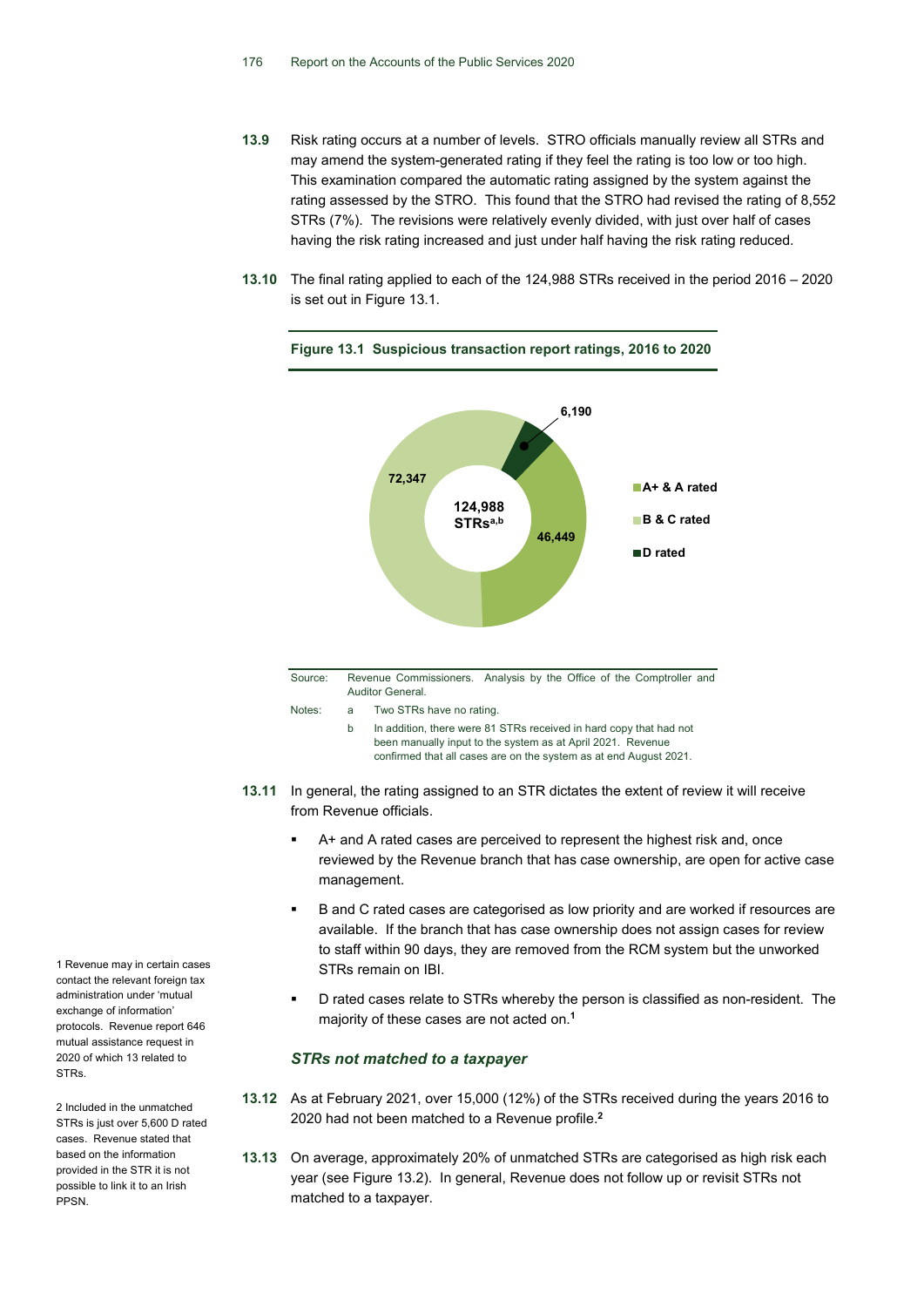**13.14** However, Revenue commenced an exercise in January 2021 to review unmatched STRs received in 2020 by manually reviewing individuals or companies named in the STR submissions. This exercise, completed in April 2021, matched 2,537 STRs (67%) to Revenue records. Revenue has stated that it plans to revisit years prior to 2020 for unmatched cases when resources allow.





Source: Revenue Commissioners. Analysis by the Office of the Comptroller and Auditor General.

# **Management of matched STRs**

**13.15** Revenue was able to match approximately 109,000 (87%) of the STRs it received in the years 2016 – 2020 to identified taxpayers. Figure 13.3 indicates the status of these cases as at February 2021.





material tax at risk, refer to another division. b There were two STRs with no rating recorded — one was closed without intervention and the other remains open.

c 518 matched D rated cases are not included.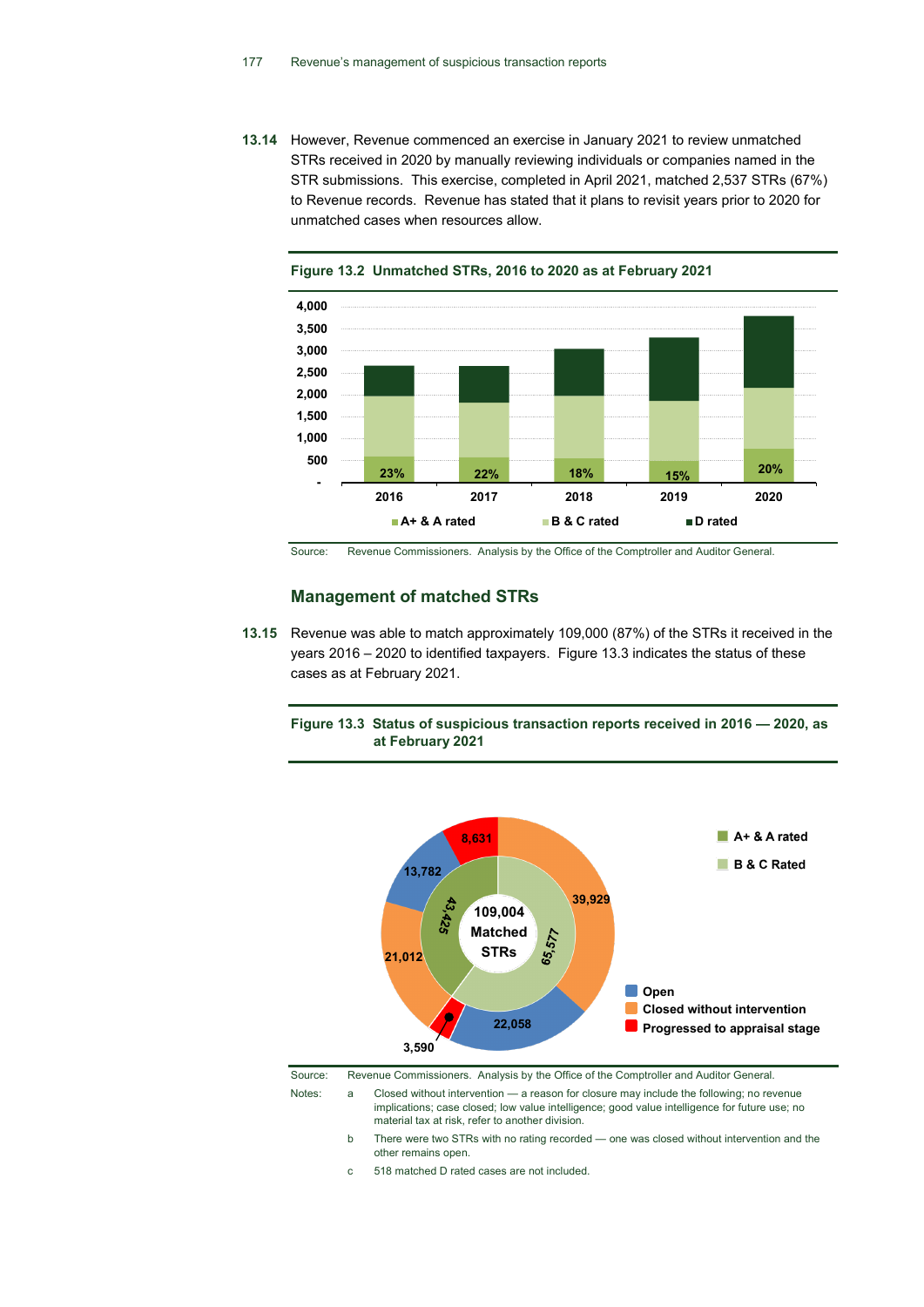### *High risk STRs*

- **13.16** A total of 43,425 (40%) of the matched STRs were assessed as having A+/A risk rating. Of these, almost half (48%) had been closed without intervention by February 2021. 32% were open, and the remaining 20% had progressed to some form of compliance activity — e.g. an appraisal, an aspect query, an audit, an investigation or a profile interview.
- **13.17** A random sample of 25 A+/A rated STRs that were closed in 2020 was examined to assess whether the action taken by Revenue was consistent with its procedural policies. The review found that
	- In ten cases, Revenue undertook some form of compliance activity follow-up.
	- In 12 cases, Revenue concluded that a compliance intervention was not necessary, and having reviewed the STR, the examination team concluded that this appeared reasonable.
	- In one case, an STR was closed on a legacy Revenue system in April 2020 with a note to reopen in the RCM system, but this was not reopened.
	- In two cases, the STRs were considered relevant to other Revenue branch for possible further investigation. However, the cases were closed prior to referral and there is no evidence on file to indicate any activity following referral to the other branch.

# *Lower priority STRs*

- **13.18** By February 2021, 61% of matched STRs categorised as B and C had been closed without an intervention. Just 5.5% had progressed to an intervention.
- **13.19** The examination tested 25 STRs rated B/C that had been closed without activity.
	- In 20 of the cases examined, the closure reason appeared reasonable based on the detail provided in the STR or in the notes provided by the caseworker.
	- In four cases, the STRs were considered relevant to another Revenue branch for possible further investigation. There is no evidence on file to indicate any activity following referral to the other branch.
	- In one case involving a disclosed transaction amount of over €31,500, the recorded closure reason was that the STR was 'low value intelligence'. There was no further detail as to why it was considered low value.
- **13.20** STRs that are considered low priority (B/C), and have not been assigned within 90 days are automatically deleted from RCM. However, they remain on Revenue's IBI indefinitely and linked to the matched taxpayer's profile. As a result, they are used to inform the taxpayer's general risk rating within Revenue's risk based case selection tool — Risk evaluation, analysis and profiling (REAP). Revenue stated that the presence of an STR elevates the risk score assigned to the relevant taxpayer in REAP. These risk scores are then ranked and made available to operational divisions. Managers involved in compliance work review the REAP results and this informs the selection of cases for routine investigation.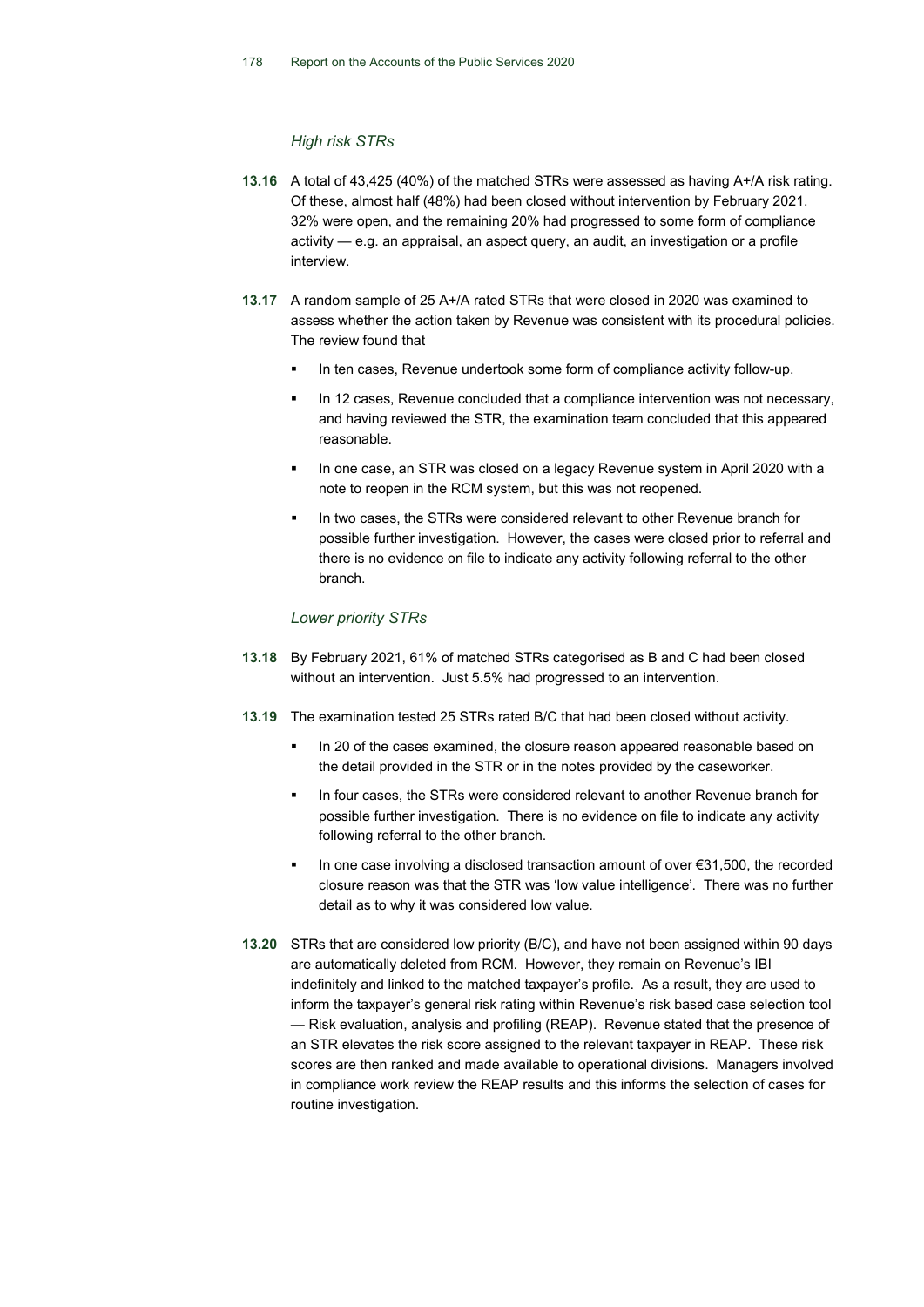# **Timeliness**

- **13.21** Timely review and action on the information contained in STRs is important. In evaluating timeliness, it is useful to examine the age of STRs currently open in the system.
- **13.22** In some cases, any potential tax liabilities based on the STR information can only be assessed in the tax year following the receipt of the STR, when the tax return of the customer falls due. This allows Revenue to confirm if tax evasion is in fact occurring or if there is a valid reason for the increased income in the year in question.

#### *Age analysis of open STRs*

**13.23** The examination reviewed the length of time STRs still on-hand had been open. Nearly 36,000 matched STRs remained open as at February 2021. 31% of open STRs classified as high risk (A+/A) had been open two years or more (see Figure 13.4).



Source: Revenue Commissioners. Analysis by Office of the Comptroller and Auditor General.

- **13.24** Revenue's Personal Division carried out a project in 2020 to review aged STRs that had been referred to it for attention. **<sup>1</sup>** The project sought to evaluate the risks relevant to the Division that were highlighted by the STRs while also case working the cases assigned. A total of 2,771 taxpayers with 4,411 related STRs were reviewed. Key findings from the project include
	- the STRs received identified genuine risks that are relevant to the Division
	- the risks identified were not typical to the work of the Division, and included risks related to trading activity and shadow economy risk.
- **13.25** The review concluded that a protocol was needed to manage the transfer of some STRs to other divisions where a real time visit to the tax entity may be needed to check the risk identified.
- **13.26** The results were reported in May 2020 to the divisional management team and a written report was submitted and discussed at the principal officer business management executive team meeting in October 2020. Due to the impact of Covid-19, the work on devising a protocol for transferring STRs between divisions has not yet advanced.

1 The Personal Division is responsible for the management and development of service, compliance and audit functions for individuals with PAYE income only and entities with no trade or professional income such as trusts, charities, sporting bodies.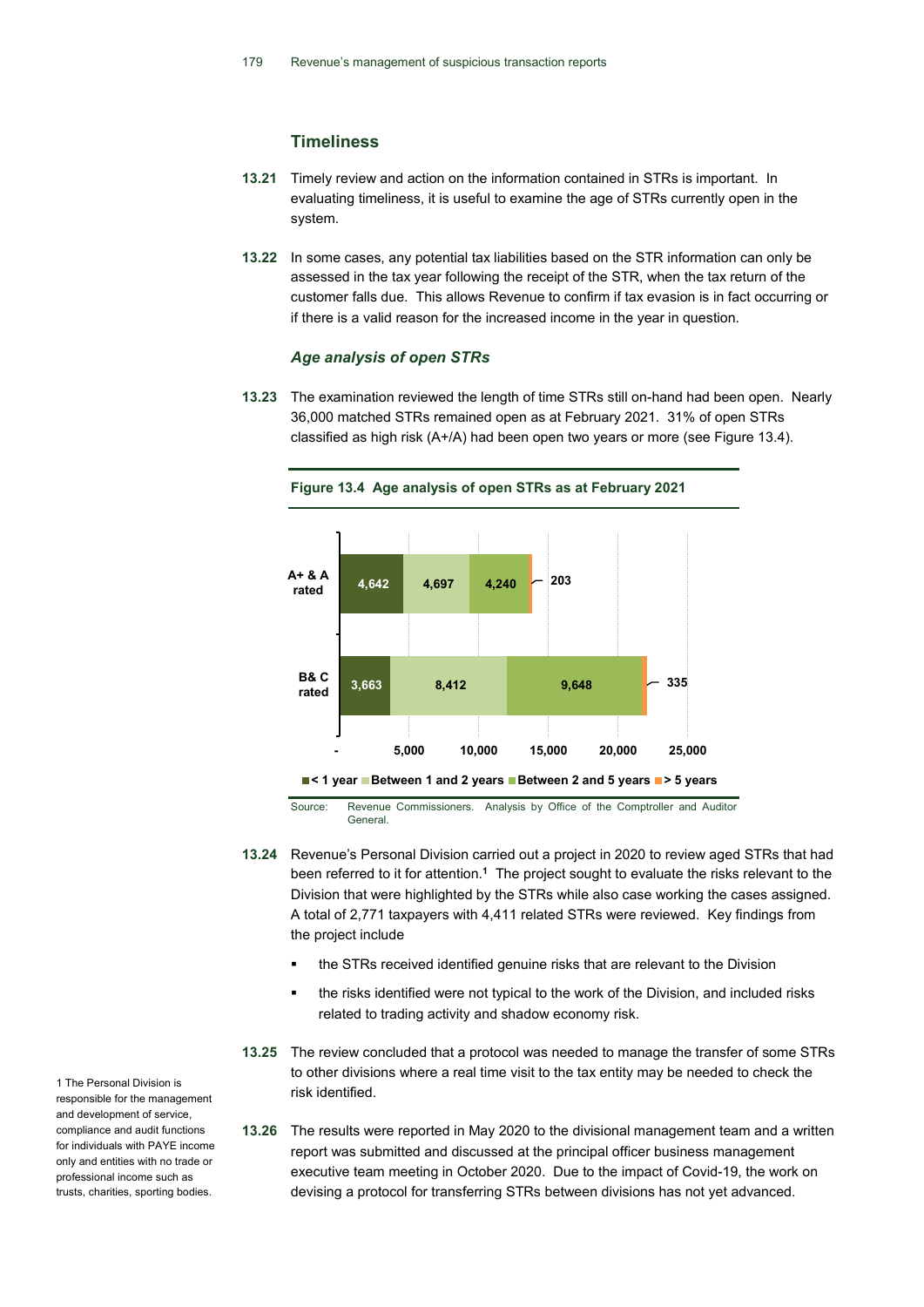## *STRs subject to an intervention*

**13.27** As at February 2021, Revenue had carried out compliance activity on 12,221 cases — 10% of all STRs reported to Revenue in the five-year period 2016 – 2020. Of these, only a small proportion resulted in additional tax yield being identified. Revenue calculated that 497 cases (4% of those subject to compliance interventions) returned a yield of €23.2 million (see Figure 13.5).





Note: From 2016 to 2018 yield is calculated manually. For 2019 and 2020, the yield is extracted from RCM and is considered more accurate.

**13.28** Analysis of STR cases closed by Revenue after an intervention indicates there was a significant jump in the number of cases closed in 2020, when over 7,000 cases were finalised (see Figure 13.6). The next highest number of cases closed after an intervention was in 2017, when just over 2,000 cases were closed. However, the yield returned in 2020 represented only 7% of all yielding cases in the 5-year period. The cases closed in 2020 had the highest proportion of high risk cases when compared to other years.





Source: Revenue Commissioners. Analysis by the Office of the Comptroller and Auditor General. Note: a Activity includes compliance activity carried out by Revenue such as appraisal, audit or profile interview.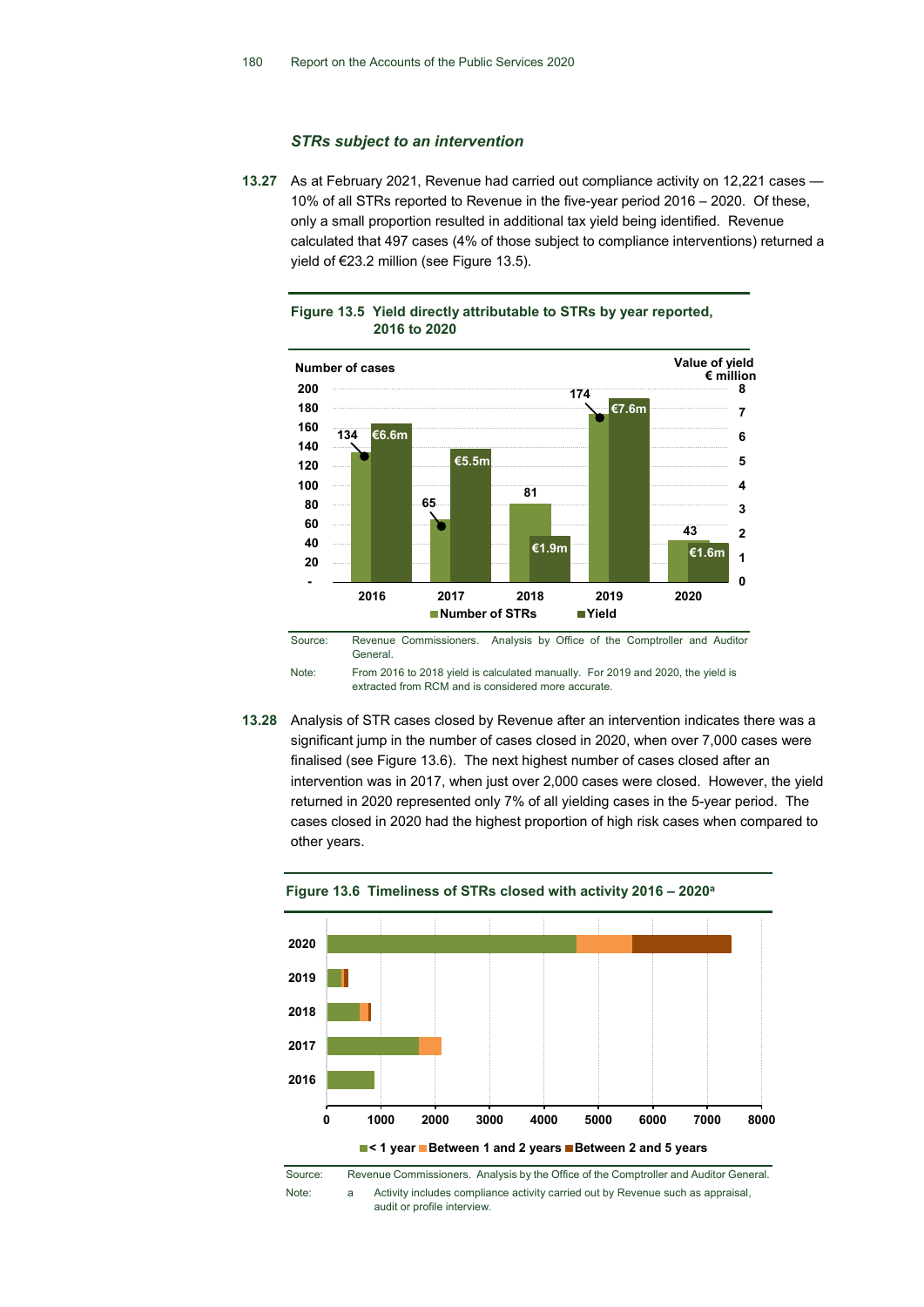- **13.29** The examination reviewed the process in Revenue for reporting the yield associated with STR investigations. For the years 2016 – 2018 (inclusive), Revenue was unable to provide a listing of cases to support the yield figure reported. As a result, the examination team was unable to pick a sample to confirm that the yield reported was attributable to an STR and whether the yield was correctly calculated.
- **13.30** Revenue stated that since 2019, the data informing the reported yield figure is extracted from RCM.
- **13.31** A random sample of ten yielding STRs from 2019 and 2020 was selected for examination. This found that the yield reported in each case was directly linked to an STR, and had been correctly calculated.

# **Management of STRs**

**13.32** A 2015 OECD report on the access of tax administrations to STRs for both criminal and civil matters, based on survey data obtained from 28 countries, highlights a number of instances of good practice in maximising effectiveness in the use of STRs. Revenue's practice in relation to each area is summarised in Figure 13.7.

| Area                                                                                 | <b>Detail</b>                                                                                                                                                                               | <b>Revenue practice</b>                                                                                                                                                                                                                                                                                                                        |
|--------------------------------------------------------------------------------------|---------------------------------------------------------------------------------------------------------------------------------------------------------------------------------------------|------------------------------------------------------------------------------------------------------------------------------------------------------------------------------------------------------------------------------------------------------------------------------------------------------------------------------------------------|
| Engage closely with<br>the financial<br>institutions and other<br>reporting entities | An outreach or education program to<br>designated bodies can add<br>significantly to the quality of the<br>reporting received.                                                              | During 2020, Revenue participated in three anti-money<br>laundering webinars, primarily aimed at designated bodies<br>hosted by other Departments and/or accountancy bodies.<br>Revenue also engage with designated bodies directly to<br>provide assistance where difficulties in submissions arise.                                          |
| <b>Technical capacity</b>                                                            | The effective use of ICT to facilitate<br>the matching of STRs to taxpayer<br>information can free up human<br>resources to focus on analysing the<br>narrative contained in STR reporting. | The automation of the STR process has removed the<br>requirement for manual input of STRs. Staff involved in this<br>process are/were based in the STRO. However, they were not<br>involved in profiling/case working STRs. Staff that revised the<br>STR risk rating carried out minimal profiling of the information<br>contained in the STR |
| Training                                                                             | Training staff in the analysis and use<br>of STRs can make the consideration of<br>the narrative section in the STR (the<br>more time consuming element) more<br>efficient.                 | Revenue do not have a dedicated training programme solely<br>for working STRs. Comprehensive training has been provided<br>to staff covering Revenue compliance intervention procedures<br>which fully embraces the issues that might arise in an STR<br>context and is grounded in the tax and duty manuals.                                  |
| Tax assessment                                                                       | STRs can assist in identifying new<br>cases of serious crimes, including tax<br>evasion and tax fraud, for<br>investigation.                                                                | Revenue consider STRs important risk indicators as part of<br>Revenue's overall risk profiling of the tax base.                                                                                                                                                                                                                                |
| Debt recovery                                                                        | STRs can support debt recovery<br>through the identification of previously<br>unknown bank accounts and sources<br>of funds.                                                                | While access to the information can be very useful to inform<br>the collection/enforcement strategy, due to the confidential<br>nature of STR reporting, STRs are never referred to as part of<br>Revenue's debt management process/engagement.                                                                                                |

Source: *Improving Co-operation between Tax and Anti-Money Laundering Authorities,* OECD, 2015. Adapted by the Office of the Comptroller and Auditor General.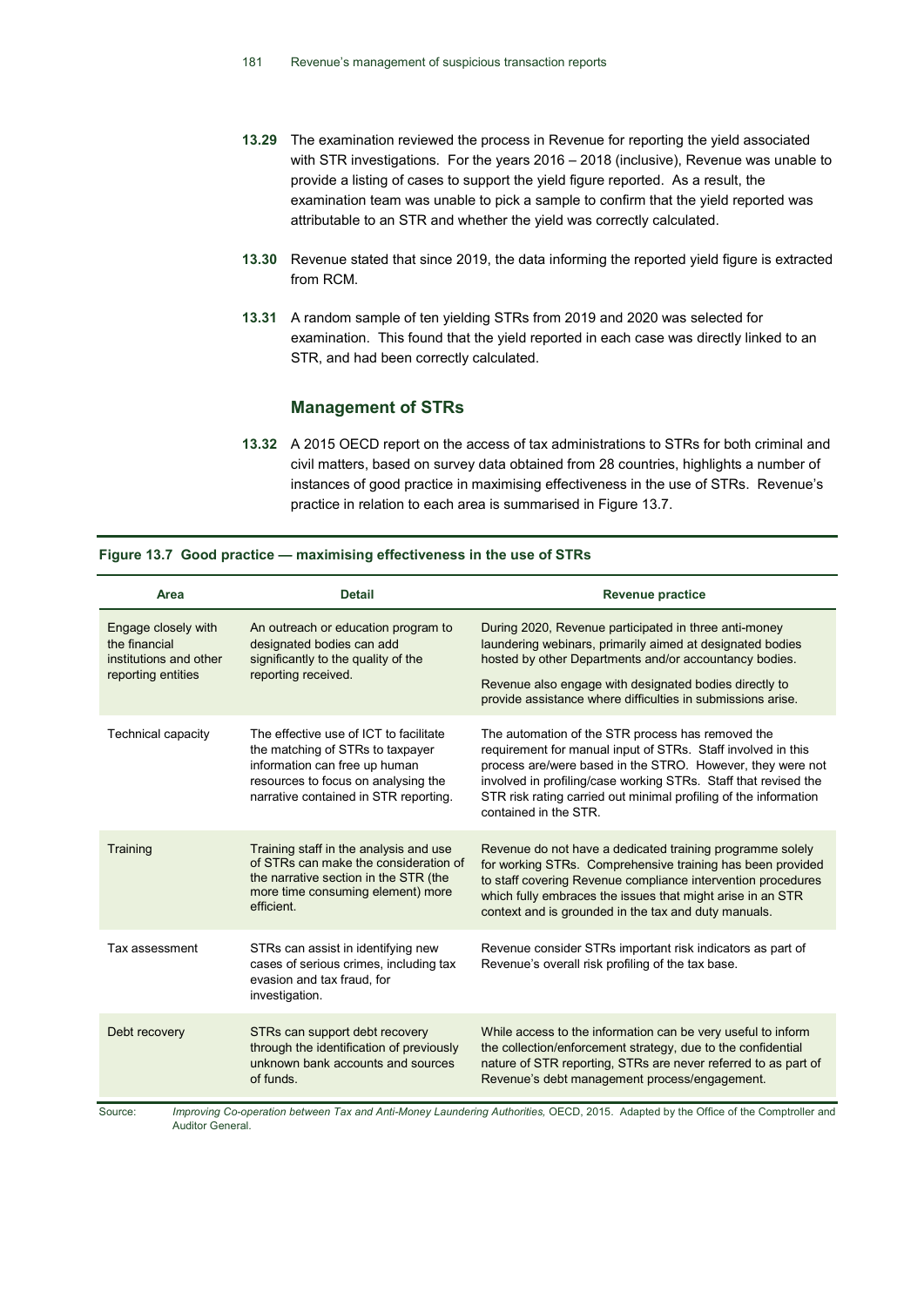## *Management information*

- **13.33** The STRO provides monthly statistics to management (principal officer and assistant secretary) which detail the number of STRs received in the month. The reports do not include information that would be considered useful for the management of STRs and to allow an assessment of performance, such as
	- how many remain open and for how long
	- how many were closed without an intervention and the reason
	- analysis of the source of the STR
	- detail on the level of compliance activity conducted in the period and the outcome
	- learnings from worked cases to help inform the risk rating process
	- feedback from case workers on the detail contained in STRs to help improve the reporting process from designated persons
	- targets or benchmarks to access performance.
- **13.34** In late 2020 and early 2021, Revenue introduced dashboard reporting relating to STRs from both its RCM and IBI systems. The dashboard reports allow users to now access information on the number of open and closed cases along with the closure reason. Information on the source of the STR is also captured.

# *External reporting*

**13.35** On an annual basis, Revenue publishes details relating to the value of compliance interventions that can be directly linked to an STR.

# **Conclusions and recommendations**

**13.36** Financial institutions and other statutorily-designated bodies transmit a significant number of suspicious transaction reports to Revenue each year. Over the five-year period 2016 to 2020, Revenue received an annual average of 25,000 STRs. The outcome of the STRs managed by Revenue in the period 2016 to 2020 is set out in Figure 13.8.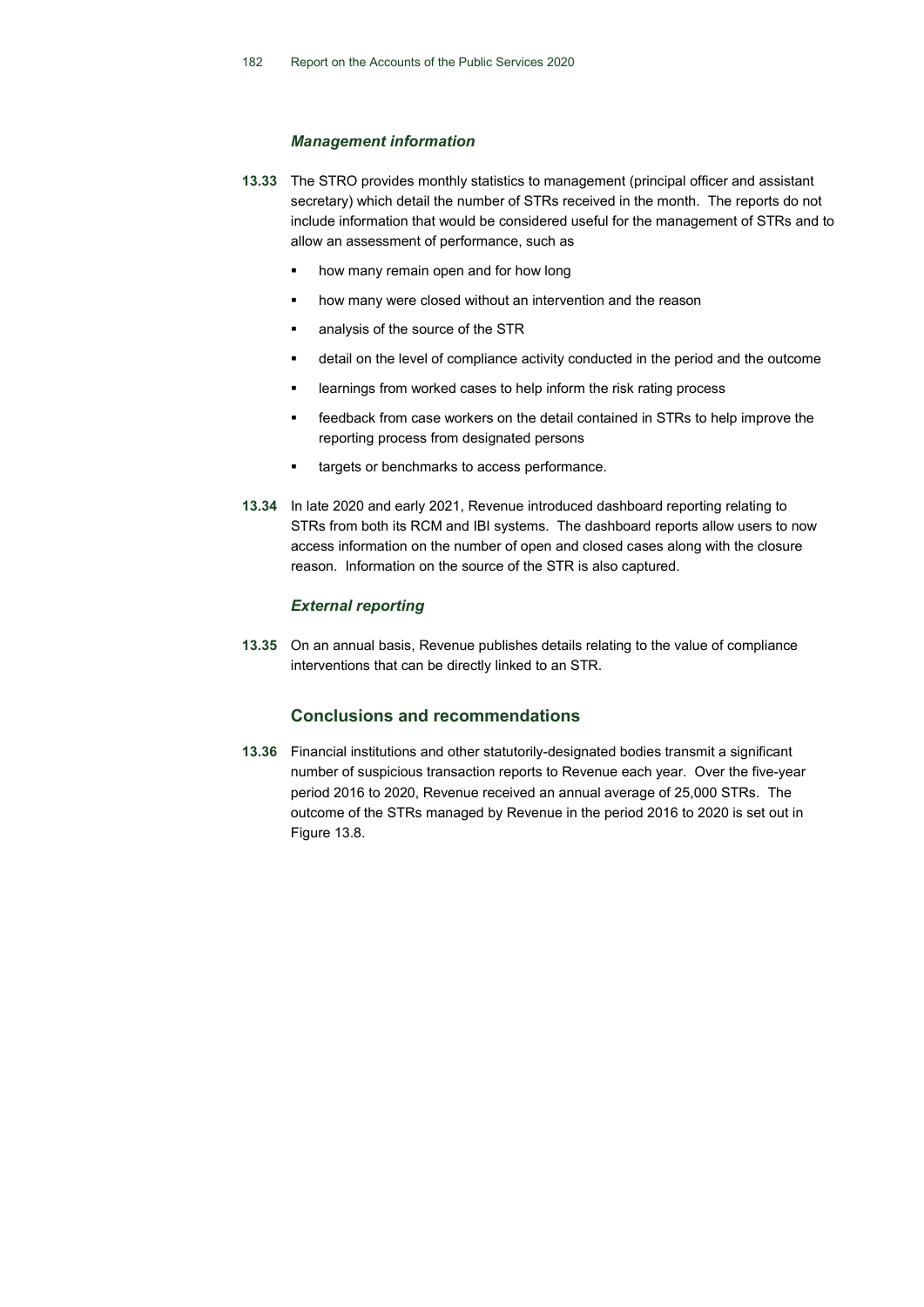

#### **Figure 13.8 Outcome of STRs received 2016 to 2020, as at February 2021**

Source: Revenue Commissioners. Analysis by the Office of the Comptroller and Auditor General. Note: a Included in the 15,466 STRs are over 5,600 D rated STRs.

**13.37** About one in ten STRs received each year resulted directly in a compliance intervention. Of these, just 497 STRs — 0.4% of the reports received — resulted in direct additional tax yield. However, the existence of an STR in a matched case also has an impact on the taxpayer's subsequent risk rating and likelihood to be subject to a Revenue audit or other compliance intervention.

#### *Matching and risk rating of STRs*

- **13.38** On receipt, Revenue seeks to match STRs to identified taxpayers' records where possible. Analysis of cases received in the period shows that 12% of all STRs received were not initially matched to a taxpayer. However, a special project to review the 2020 unmatched cases carried out by Revenue in 2021 succeeded in finding a match for twothirds of the previously unmatched cases. As a result, around 90% of the STRs received in the period 2016 to 2020 were capable of further analysis and follow up.
- **13.39** Using an automated system, risk ratings are automatically applied to STRs when received. Subsequent routine validation reviews by Revenue officials resulted in 7% of the ratings being revised. The automatic risk rating system was devised in 2014 based on a formula consisting of key words, and monetary value. The system has not been updated since to take account of technological advances and new words and phrases associated with the shadow economy that may be relevant to STRs and the risk rating process. In addition, knowledge gained from STR case workers is not used to inform and/or refine the automated risk rating system.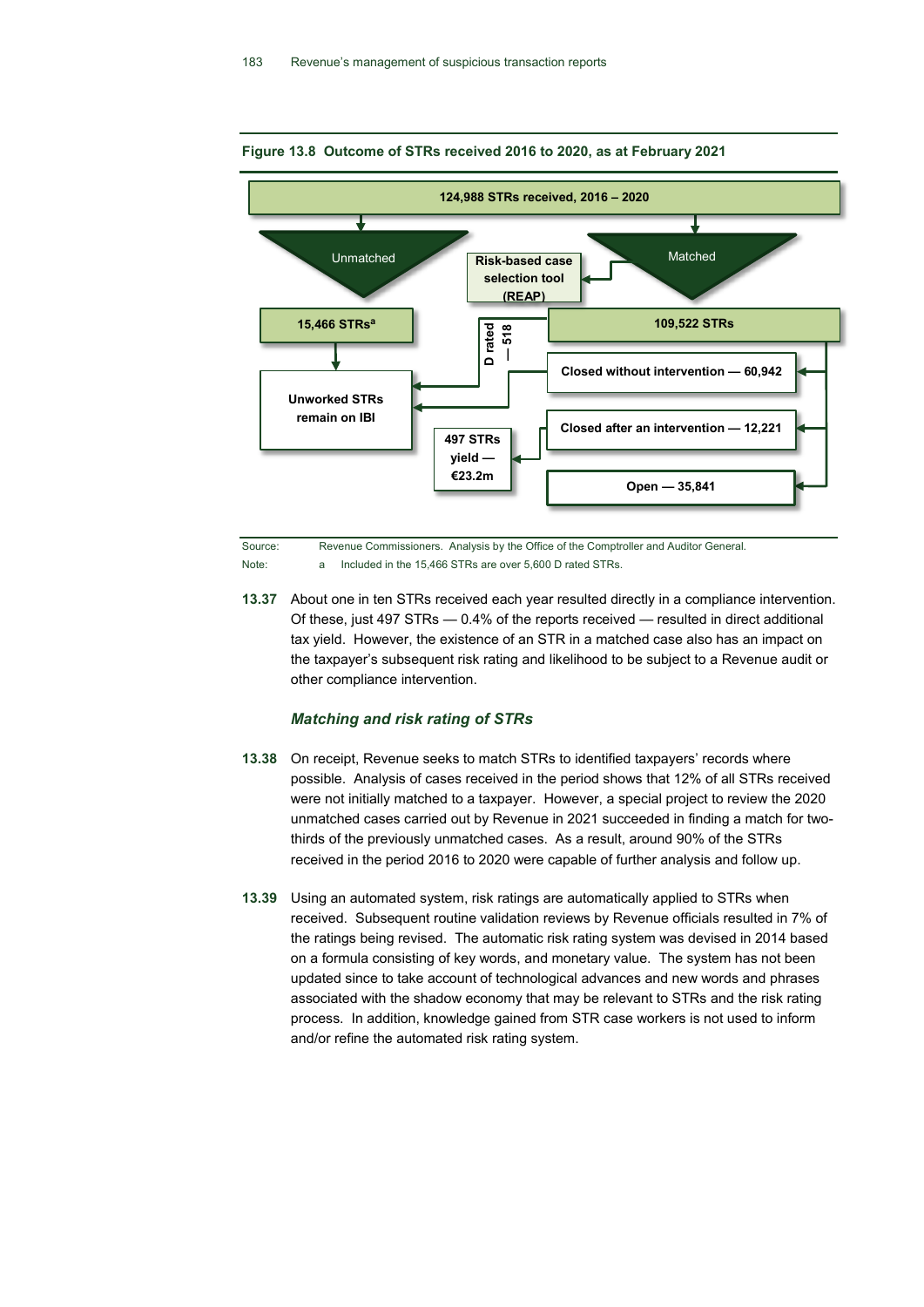#### **Recommendation 13.1**

Revenue should periodically review and update the automatic risk rating system which assigns a rating to each STR. The update should include revision of existing keywords to reflect developments in the shadow economy and the results of manual reviews of automated risk rating.

#### **Accounting Officer's response**

Agreed.

In 2020, Revenue established a cross divisional review group with a view to updating the risk rating system. The work of the group was delayed due to the impact of Covid-19. However, the group is now actively working on introducing a new risk rating system, which is scheduled for delivery in 2022.

## *Management of STRs*

- **13.40** Revenue's process allows for STRs to be closed without an intervention taking place. The examination reviewed a sample of 50 cases to ensure the appropriate course of action was taken and in nearly 85% of cases reviewed no issues were identified.
	- In six cases, the STRs were considered relevant to other Revenue branches for possible further investigation. However, the cases were closed prior to referral and there is no evidence on file to indicate any activity following referral to the other branch.
	- In one case, an STR was closed on a legacy Revenue system in April 2020 with a note to reopen in the RCM system, but this was not reopened.
- **13.41** Individual Revenue divisions are responsible for deciding on the appropriate course of action required for each matched STR referred to them. Findings from a review of aged cases carried out by Revenue's Personal Division noted the need for a protocol to manage the transfer of STRs to other divisions to be developed. Covid-19 has impacted work in this area and progress in devising a protocol has stalled.

#### **Recommendation 13.2**

Revenue should ensure through the required protocol that all cases which are referred for follow up are actively case managed within the case management system and ensure follow up is undertaken

#### **Accounting Officer's response**

Agreed.

Revenue is currently developing a protocol to manage the transfer of STRs to other divisions and follow up activity as appropriate. This will be completed by end of 2021.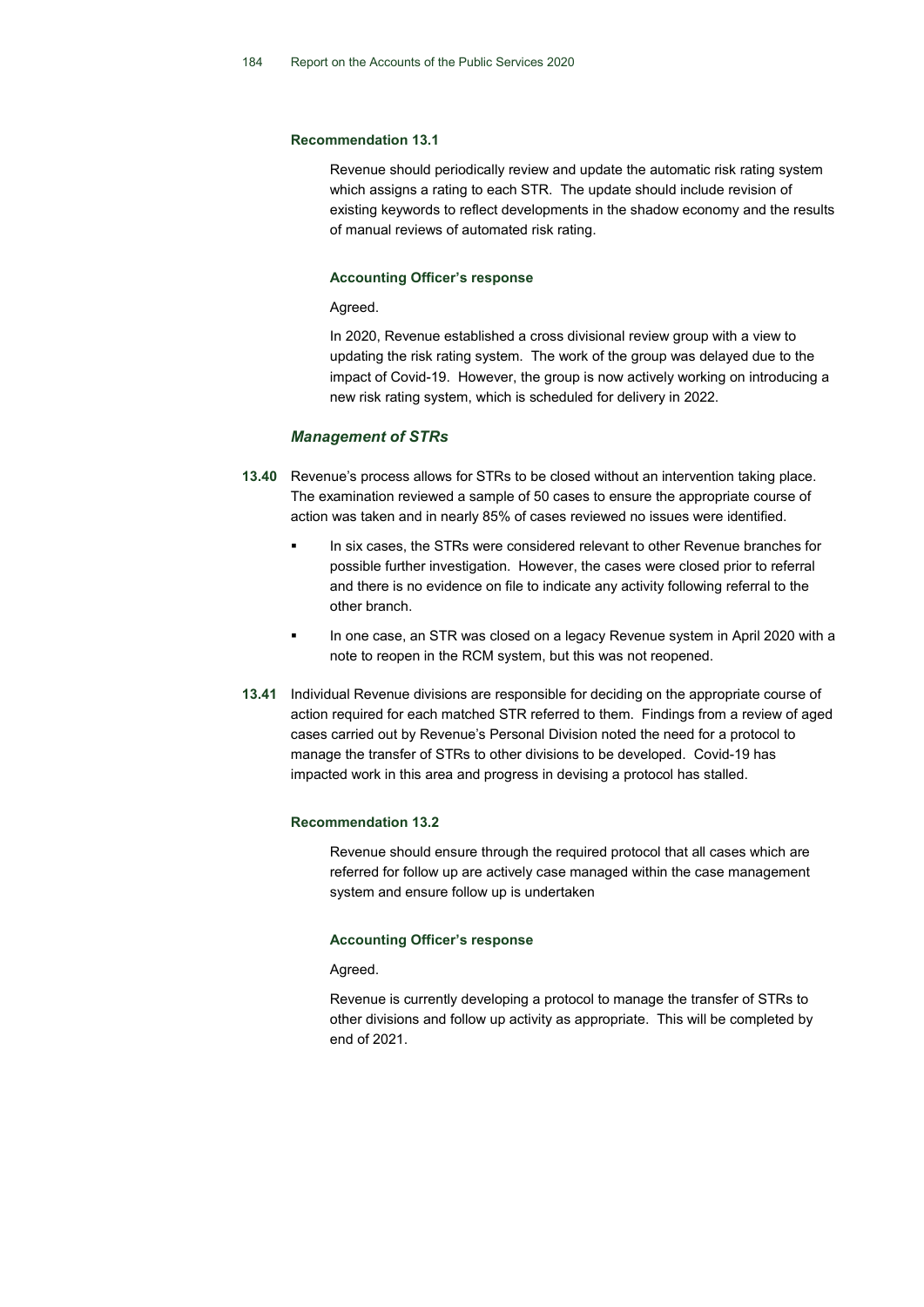# *Timeliness and yield*

- **13.42** STRs are a useful source of information and provide new ways to assess risk and to target tax audits. They also allow resources to be focused more effectively.
- **13.43** Nearly 36,000 STR cases remained open at February 2021. 14,426 (40%) are open more than two years, and of these, over a third are categorised as high risk.
- **13.44** There was a significant spike in 2020 in the number of STR cases closed following an intervention. Those cases had the highest proportion of aged cases and high risk cases yet had the lowest yield when compared to other years. This could indicate there is a risk that delay in finalising investigation of an STR leads to a lower chance of recovery of tax due.

#### **Recommendation 13.3**

Similar to the review conducted by Personal Division, Revenue should conduct divisional reviews of assigned STRs to evaluate the risks relevant to the division and consider actions required for aged STRs to ensure the value of the intelligence is not lost with time.

#### **Accounting Officer's response**

Agreed.

Revenue will undertake a further review of aged STRs.

## *Effectiveness of STR processing*

- **13.45** Revenue complies generally with international good practice in the management of STRs. There is a small number of areas in Revenue practice that could be improved with a view to increased effectiveness in that regard.
	- Revenue do not undertake specific outreach programmes with designated bodies in relation to the quality of STRs received.
	- Revenue do not undertake STR specific training with staff on the effective use of STRs.

# **Recommendation 13.4**

As part of Revenue's management of STRs, it should consider the instances of good practice in maximising effectiveness in the use of STRs and in particular the areas of training and engaging with designated bodies.

## **Accounting Officer's response**

Agreed.

Engagement with designated bodies commenced as part of the change management programme for the introduction of the automated STR system in 2020. The STRO will continue to develop this relationship and engage on a more formal and regular basis.